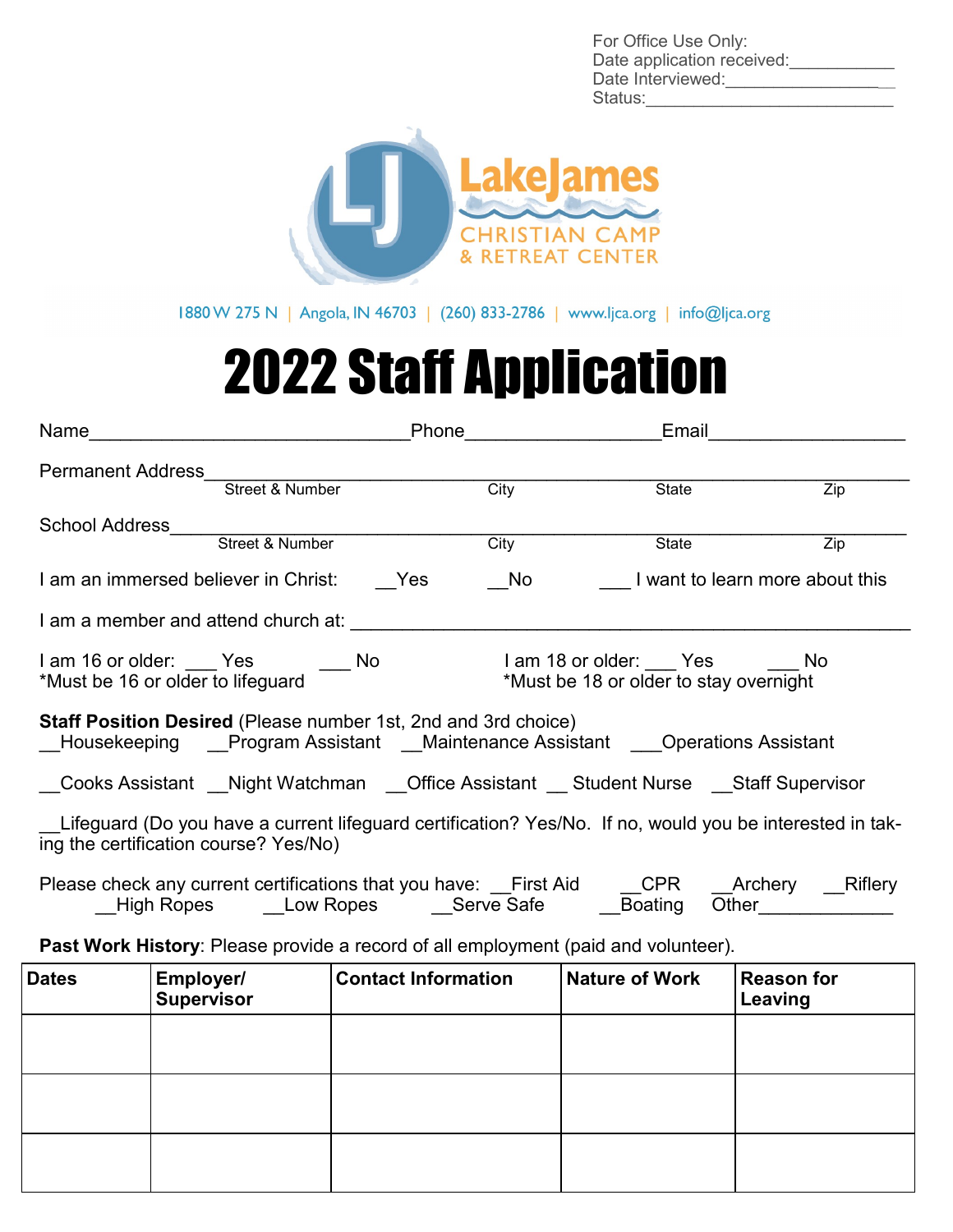### **Work History Continued:**

| <b>Dates</b> | <b>Employer/</b><br><b>Supervisor</b> | <b>Contact Information</b> | <b>Nature of Work</b> | <b>Reason for</b><br>Leaving |
|--------------|---------------------------------------|----------------------------|-----------------------|------------------------------|
|              |                                       |                            |                       |                              |
|              |                                       |                            |                       |                              |
|              |                                       |                            |                       |                              |

#### **Camp Experience:**

| <b>Dates</b> | <b>Camp &amp; Director</b> | <b>Contact Information</b> | <b>Experience</b> | <b>Camper or Staff?</b> |
|--------------|----------------------------|----------------------------|-------------------|-------------------------|
|              |                            |                            |                   |                         |
|              |                            |                            |                   |                         |
|              |                            |                            |                   |                         |
|              |                            |                            |                   |                         |
|              |                            |                            |                   |                         |
|              |                            |                            |                   |                         |

## **Education: High School and Beyond**

| Years | School | <b>Major Subjects</b> | <b>Minor Subjects</b> | <b>Degree</b> |
|-------|--------|-----------------------|-----------------------|---------------|
|       |        |                       |                       |               |
|       |        |                       |                       |               |
|       |        |                       |                       |               |
|       |        |                       |                       |               |
|       |        |                       |                       |               |
|       |        |                       |                       |               |

# Please write a brief biography of your faith journey\_\_\_\_\_\_\_\_\_\_\_\_\_\_\_\_\_\_\_\_\_\_\_\_\_\_\_\_

# **Please list three references who are not related to you**

| 1. Name | Phone # | Email |
|---------|---------|-------|
| 2. Name | Phone # | Email |
| 3. Name | Phone # | Email |

 $\mathcal{L}_\mathcal{L} = \{ \mathcal{L}_\mathcal{L} = \{ \mathcal{L}_\mathcal{L} = \{ \mathcal{L}_\mathcal{L} = \{ \mathcal{L}_\mathcal{L} = \{ \mathcal{L}_\mathcal{L} = \{ \mathcal{L}_\mathcal{L} = \{ \mathcal{L}_\mathcal{L} = \{ \mathcal{L}_\mathcal{L} = \{ \mathcal{L}_\mathcal{L} = \{ \mathcal{L}_\mathcal{L} = \{ \mathcal{L}_\mathcal{L} = \{ \mathcal{L}_\mathcal{L} = \{ \mathcal{L}_\mathcal{L} = \{ \mathcal{L}_\mathcal{$ 

 $\mathcal{L}_\mathcal{L}$  , and the contribution of the contribution of the contribution of the contribution of the contribution of the contribution of the contribution of the contribution of the contribution of the contribution of